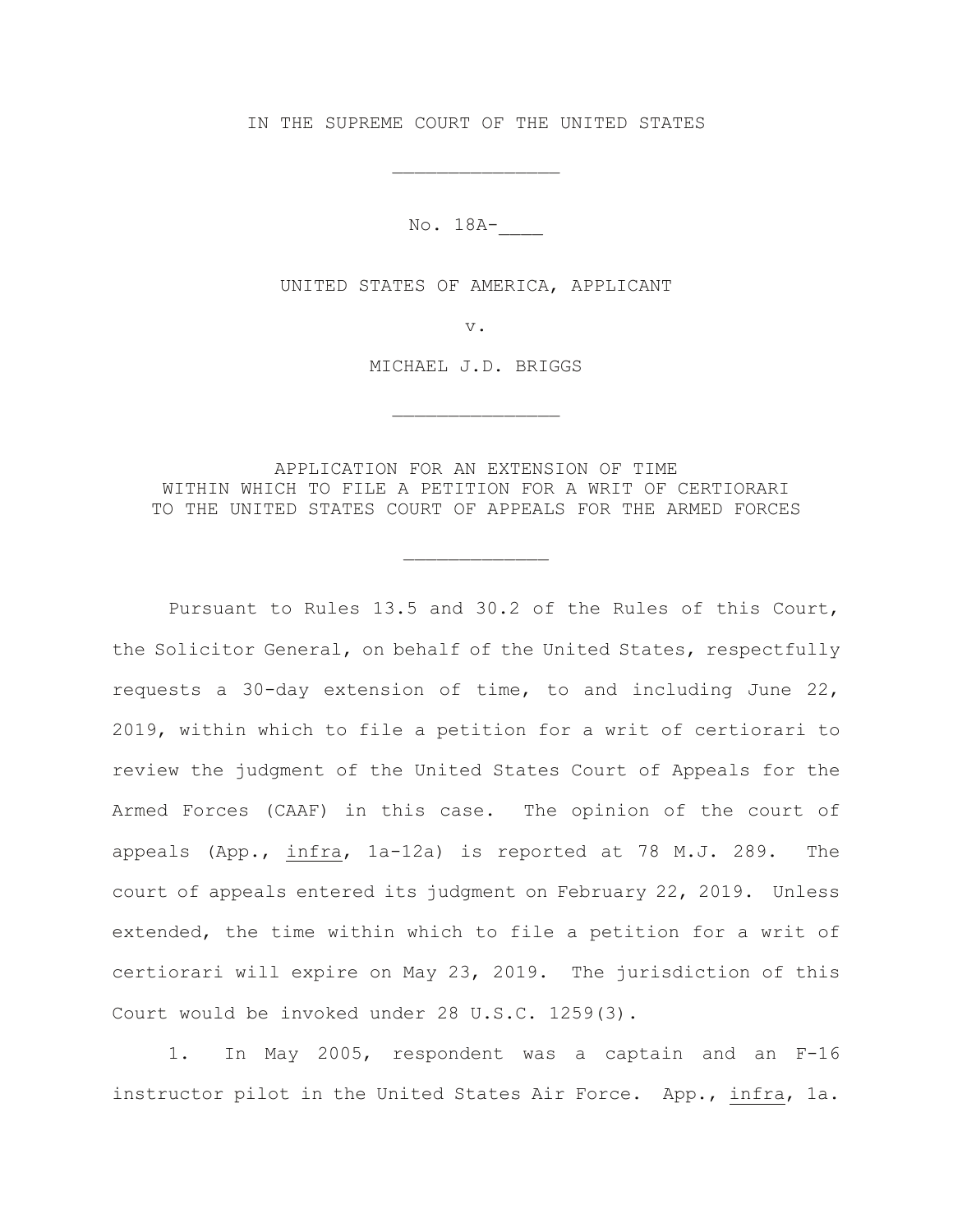"Following an evening of heavy drinking," respondent "went to [the] room" of a fellow Air Force service member, DK, and "forced her to have sex with him even though she said 'no' and 'stop' and tried to roll away." Id. at 1a-2a. "DK did not immediately report the incident to law enforcement authorities, but she did tell others about it." Id. at 2a. In 2013, DK called respondent and, "[w]ithout [his] knowledge, \* \* \* recorded their conversation," in which he admitted to the rape. Ibid. Respondent told DK, "I will always be sorry for raping you." Ibid.

From 1986 to 2006, the Uniform Code of Military Justice (UCMJ) provided that "any offense punishable by death  $* * *$  may be tried and punished at any time without limitation." 10 U.S.C. 843(a) (2000); see App., infra, 4a. During that time, the UCMJ stated that rape was punishable by death,  $10 \text{ U.S.C. } 920(a)$  (2000), and, in United States v. Stebbins, 61 M.J. 366 (2005), and Willenbring v. Neurauter, 48 M.J. 152 (1998), the CAAF determined that the UCMJ imposed no statute of limitations for rape, notwithstanding this Court's decision in Coker v. Georgia, 433 U.S. 584 (1977), that imposing the death penalty for rape of an adult woman in the criminal justice system violates the Eighth Amendment. In 2006, Congress amended the UCMJ to expressly provide that "rape \* \* \* may be tried and punished at any time without limitation." 10 U.S.C. 843(a) (2012); see App., infra, 4a-5a.

2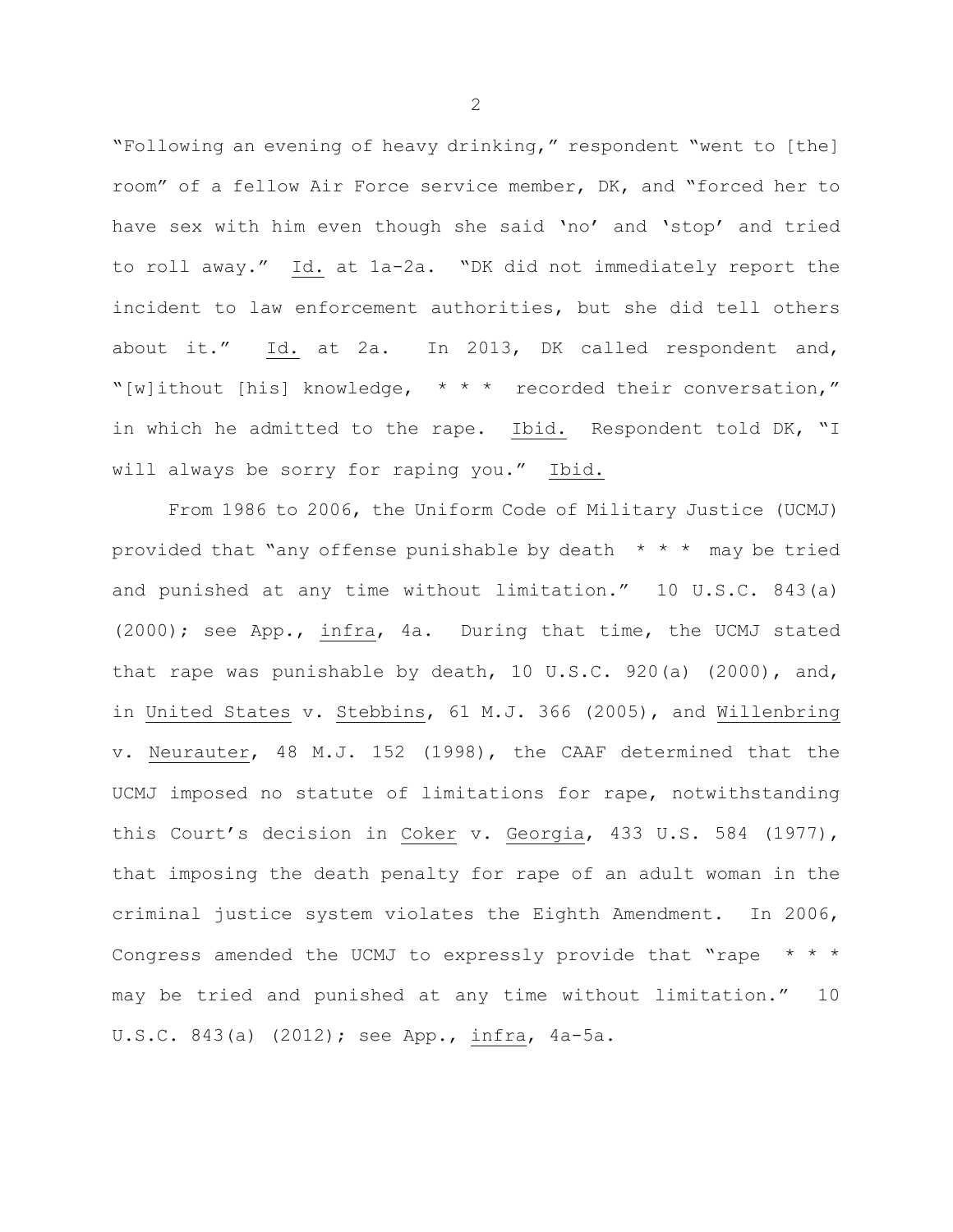2. In 2014, respondent was charged by court martial, found guilty of raping DK in 2005, and sentenced to "a dismissal, confinement for five months, and a reprimand." App., infra, 2a. On appeal to the United States Air Force Court of Criminal Appeals (AFCCA), respondent argued for the first time that the statute of limitations had run before he was charged. Id. at 2a-3a. The AFCCA declined to consider respondent's limitations argument because he had failed to raise it at trial, and it affirmed his conviction. Id. at 3a. Respondent sought review in the CAAF, alleging ineffective assistance of counsel based on his trial counsel's failure to raise the statute of limitations and also challenging the judicial composition of the AFCCA. Ibid. The CAAF denied review with respect to the limitations issue and affirmed the AFCCA's decision on its judicial composition. Ibid.

In July 2017, petitioner and 164 other service members filed a petition for a writ of certiorari seeking review of CAAF decisions on the composition of the AFCCA. Abdirahman v. United States, No. 17-243. While that petition was pending, the CAAF decided United States v. Mangahas, 77 M.J. 220 (2018), in which the court overruled its prior decisions in Stebbins and Willenbring and concluded that "the period of limitations for rape of an adult woman under the version of" the UCMJ "in force from 1986 until 2006 \* \* \* was five years." App., infra, 4a (citing Mangahas, 77 M.J. at 222). Mangahas did not address the effect of the 2006

3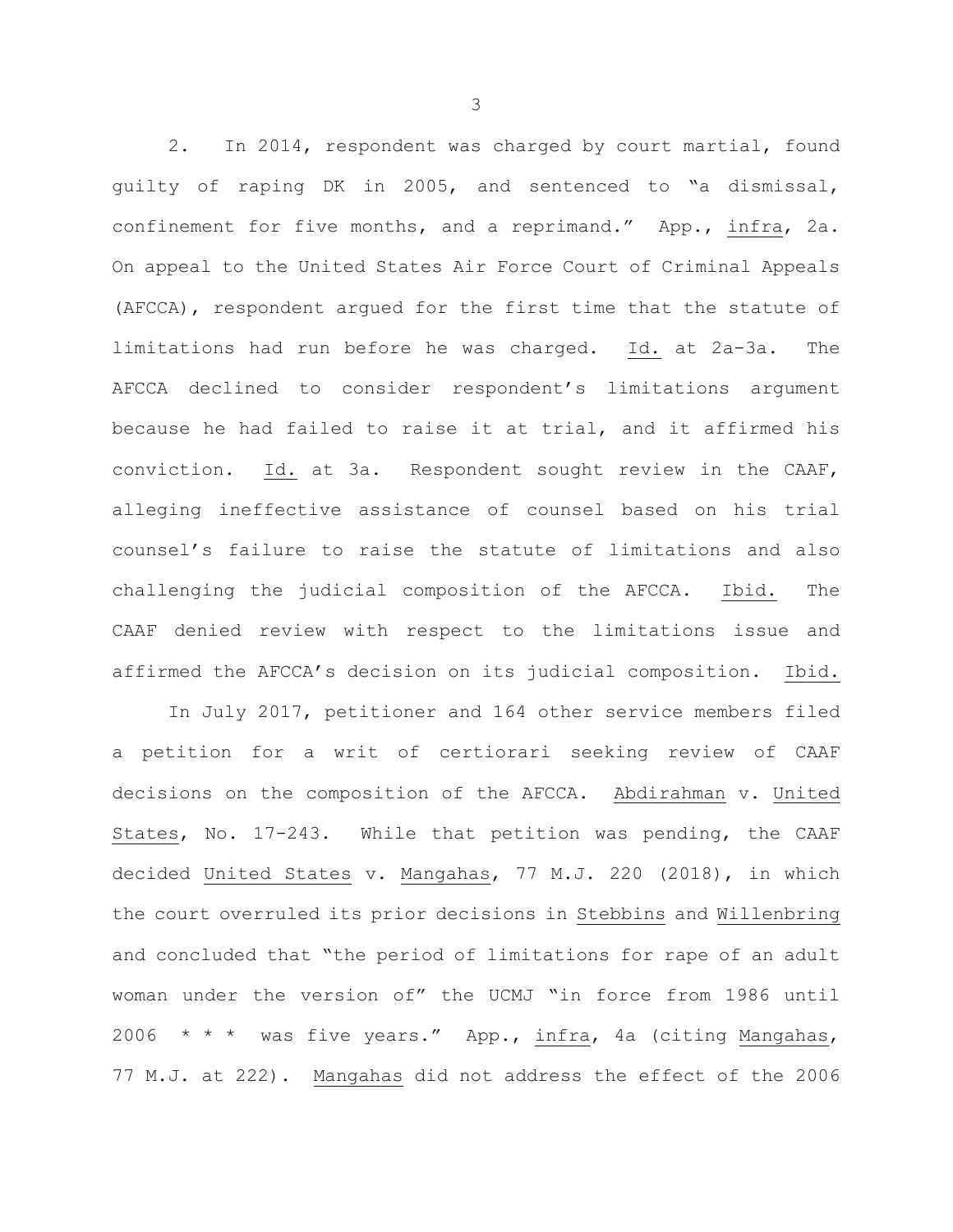amendment to the UCMJ providing that rape can be tried without a limitations period. See id. at 5a.

Following the CAAF's decision in Mangahas, respondent filed a supplemental brief in this Court requesting that, if the Court denied his petition with respect to the AFCCA composition question, it nevertheless grant his petition, vacate the CAAF's judgment, and remand so that the CAAF could consider the effect of Mangahas on his limitations argument. The United States did not oppose that request. And, after upholding the composition of the AFCCA in Ortiz v. United States, 138 S. Ct. 2165 (2018), this Court ultimately granted respondent's request, 139 S. Ct. 38; see 138 S. Ct. 2702; App., infra, 3a.

3. On remand from this Court, the CAAF ordered the rape charge dismissed. App., infra, 1a-12a. The court stated that, under its decision in Mangahas, the UCMJ at the time of respondent's offense in 2005 "established a five-year period of limitations," id. at 5a, and the court concluded that the 2006 amendment to the UCMJ expressly eliminating any limitations period for rape charges did not apply, id. at 6a-10a. The court viewed its precedent to require treating the issue as a question of retroactivity; applied presumptions disfavoring the amendment's application; and refused to find those presumptions overcome. See ibid. The court rejected the government's contention that applying the 2006 amendment would not actually be a "'retroactive'

4